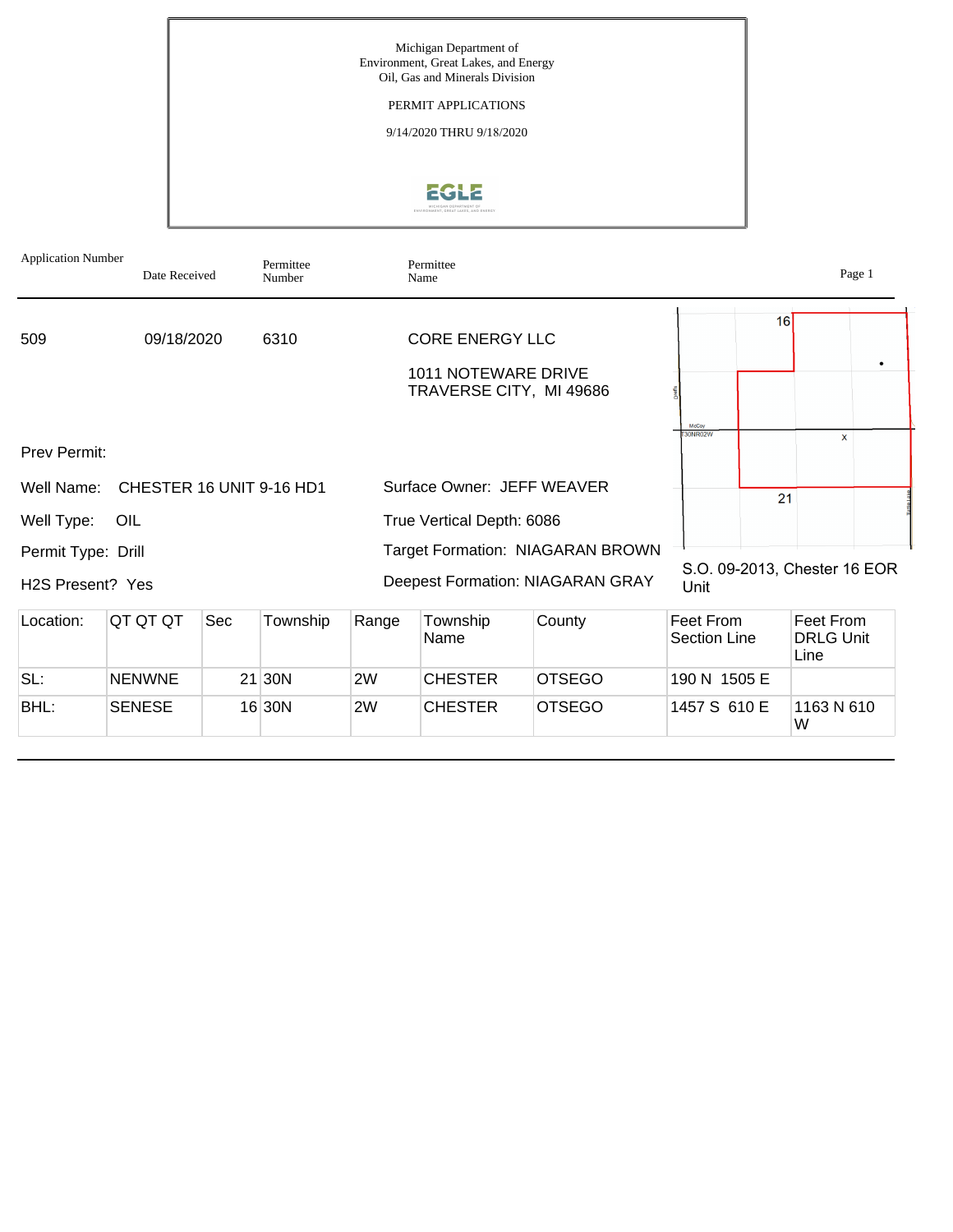Environment, Great Lakes, and Energy

Oil, Gas and Minerals Division

Updated Permits

9/14/2020 THRU 9/18/2020



Permit Number Permittee Number Permittee Name Page 1

**PLUGGING INSTRUCTIONS ISSUED:**

11600 491

CONSUMERS ENERGY CO 1945 W PARNALL RD JACKSON, MI 49201

API Well Number: 21-035-11600-00-00

Well Name: M G S C 792

Plug Inst. Issue Date: 9/14/2020

| Location | <b>OT OT OT</b> | <b>Sec Township</b> | Range | <b>Township Name</b> | County        | Feet From Section<br>Line | <b>Feet From DRLG</b><br>Unit |
|----------|-----------------|---------------------|-------|----------------------|---------------|---------------------------|-------------------------------|
| ISL:     | `CNSE           | 3 <sub>20N</sub>    | 16W   | WINTERFIELD          | <b>ICLARE</b> | 1320 S 1320 W             |                               |
| BHL:     |                 | 3 I20N              | 16W   | WINTERFIELD          | <b>ICLARE</b> |                           |                               |

Comment: App to P&A expires on 9/14/21

47941 5337

MIRACLE PETROLEUM LLC 2780 GARFIELD RD NORTH PO BOX 6320 TRAVERSE CITY, MI 49686

API Well Number: 21-079-47805-01-00

Well Name: STATE GARFIELD 1-25A

True Vertical Depth: 11373

Plug Inst. Issue Date: 9/17/2020

| Location | <b>OT OT OT</b> | <b>Sec Township</b> | Range | Township Name   | County           | <b>Feet From Section</b><br>Line | <b>Feet From DRLG</b><br>l Unit |
|----------|-----------------|---------------------|-------|-----------------|------------------|----------------------------------|---------------------------------|
| ISL:     | <b>ISENWNE</b>  | 25 25 N             | 6W    | <b>GARFIELD</b> | <b>IKALKASKA</b> | 1120 N 990 W                     |                                 |
| BHL:     | <b>ISENWNW</b>  | 30 <sub>125N</sub>  | 5W    | <b>GARFIELD</b> | <b>IKALKASKA</b> | 1053 N 823 W                     | 1587 S 1817 E                   |

Comment: App to P&A expires on 9/30/21

 $\mathcal{L}^{\mathcal{A}}\mathcal{L}^{\mathcal{A}}\mathcal{L}^{\mathcal{A}}\mathcal{L}^{\mathcal{A}}\mathcal{L}^{\mathcal{A}}\mathcal{L}^{\mathcal{A}}\mathcal{L}^{\mathcal{A}}\mathcal{L}^{\mathcal{A}}\mathcal{L}^{\mathcal{A}}\mathcal{L}^{\mathcal{A}}$ 

 $- - - - - -$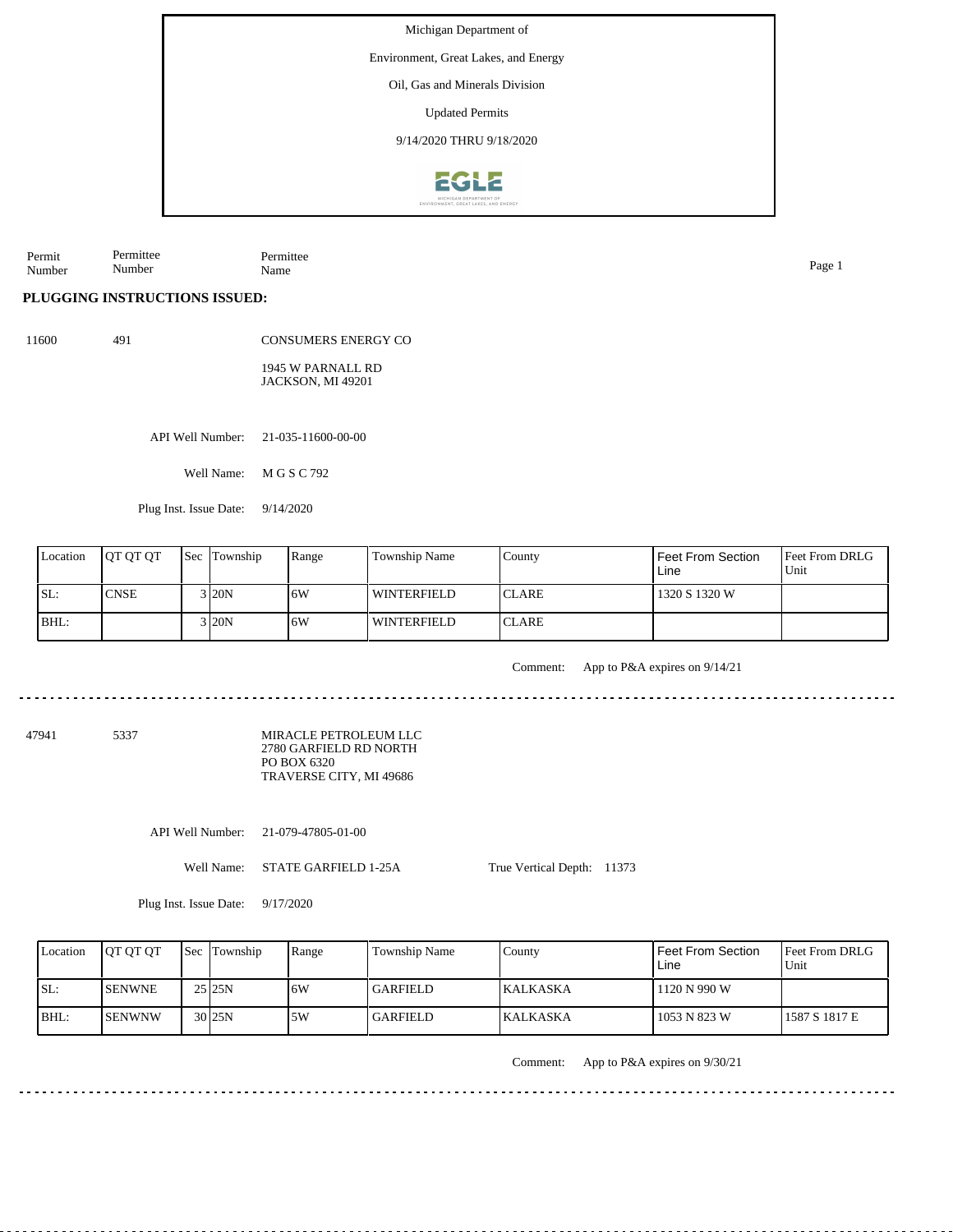Environment, Great Lakes, and Energy

Oil, Gas and Minerals Division

Updated Permits

9/14/2020 THRU 9/18/2020



50379 6361 RIVERSIDE ENERGY MICHIGAN LLC 10691 EAST CARTER ROAD SUITE 201 TRAVERSE CITY, MI 49684 Permit Number Permittee Number Permittee Name Page 2

API Well Number: 21-009-50379-00-00

Well Name: DEVREISE B3-8

Plug Inst. Issue Date: 9/8/2020

|      | Location | <b>IOT OT OT</b> | <b>Sec</b> Township | Range | Township Name    | County         | <b>Feet From Section</b><br>Line | <b>Feet From DRLG</b><br>Unit |
|------|----------|------------------|---------------------|-------|------------------|----------------|----------------------------------|-------------------------------|
| ISL: |          | <b>INESWNE</b>   | 8 <sub>30</sub> N   | 16W   | <b>CHESTONIA</b> | <b>ANTRIM</b>  | 783 S 950 W                      | 1539 N 364 E                  |
| BHL: |          | <b>INESWNE</b>   | 8 <sub>30</sub> N   | 16W   | <b>CHESTONIA</b> | <b>JANTRIM</b> |                                  |                               |

 $\mathcal{L}^{\mathcal{A}}\mathcal{L}^{\mathcal{A}}\mathcal{L}^{\mathcal{A}}\mathcal{L}^{\mathcal{A}}\mathcal{L}^{\mathcal{A}}\mathcal{L}^{\mathcal{A}}\mathcal{L}^{\mathcal{A}}$ 

Comment: App to P&A gas producing portion only. Expires 9/8/21

55634 6361

RIVERSIDE ENERGY MICHIGAN LLC 10691 EAST CARTER ROAD SUITE 201 TRAVERSE CITY, MI 49684

API Well Number: 21-007-55634-00-00

Well Name: KLARICH B3-23 SWD

Plug Inst. Issue Date: 9/9/2020

| Location | <b>OT OT OT</b> | <b>Sec</b> Township | Range | <b>Township Name</b> | Countv        | Feet From Section<br>Line | <b>Feet From DRLG</b><br>Unit |
|----------|-----------------|---------------------|-------|----------------------|---------------|---------------------------|-------------------------------|
| SL:      | <b>INESWNE</b>  | 23 29N              | 7E    | <b>OSSINEKE</b>      | <b>ALPENA</b> | 1920 N 1770 E             |                               |
| IBHL:    | <b>INESWNE</b>  | 23 29N              | 7Е    | <b>OSSINEKE</b>      | <b>ALPENA</b> |                           |                               |

Comment: App to P&A expires on 10/1/21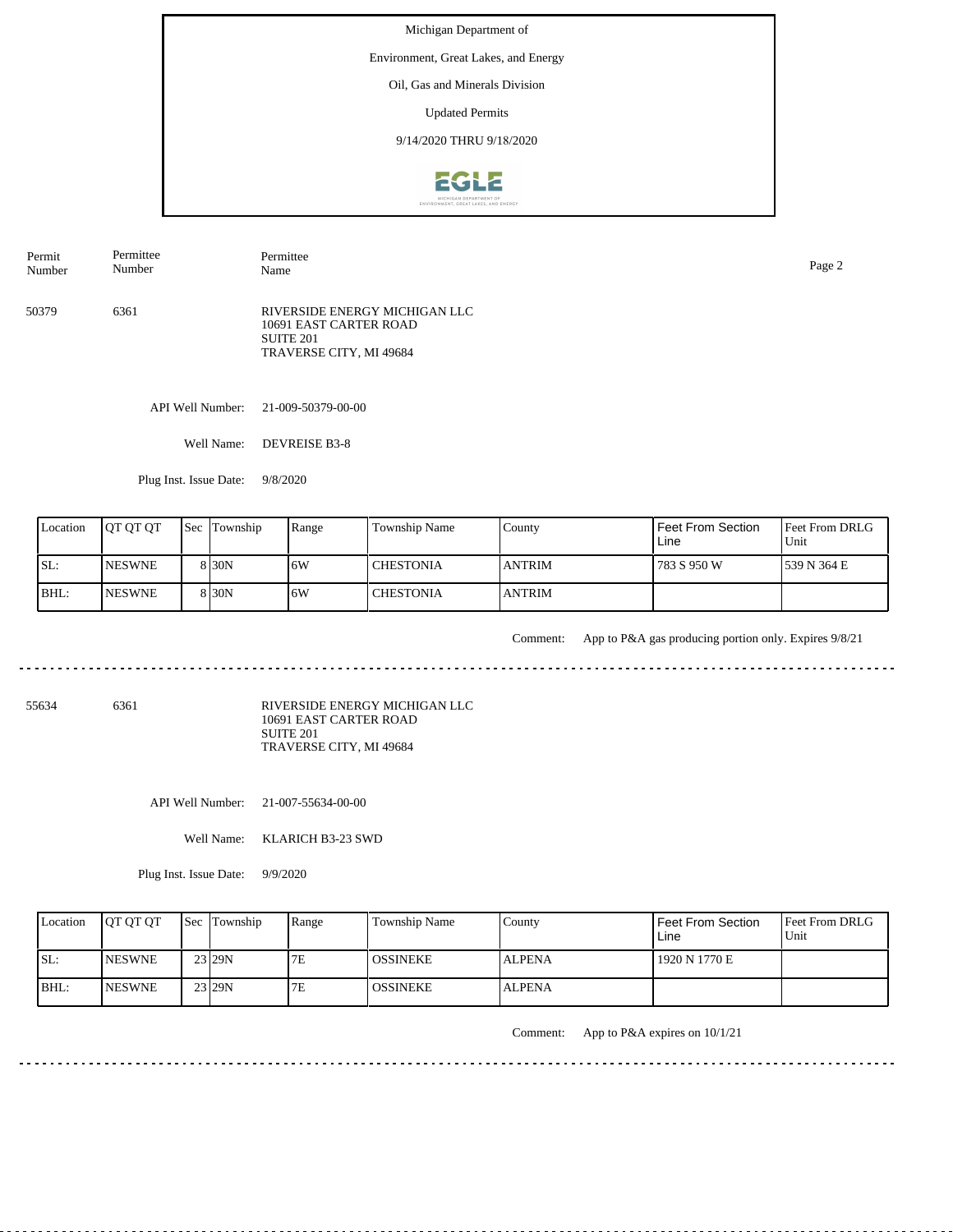Environment, Great Lakes, and Energy

Oil, Gas and Minerals Division

Updated Permits

9/14/2020 THRU 9/18/2020



Permit Number Permittee Number Permittee Name Page 3

**RECORD OF WELL PLUGGING:**

25832 491

CONSUMERS ENERGY CO

1945 W PARNALL RD JACKSON, MI 49201

API Well Number: 21-099-25832-00-00

Well Name: CONSUMERS POWER CO R-121

Plugging Date: 8/24/2020

| Location | <b>IOT OT OT</b> | <b>Sec</b> Township | Range | Township Name | County         | l Feet From Section<br>Line | Feet From DRLG<br>Unit |
|----------|------------------|---------------------|-------|---------------|----------------|-----------------------------|------------------------|
| SL:      | INWSWSW          | 4N                  | 13E   | RAY           | <b>IMACOMB</b> | 1015 S 478 W                |                        |
| BHL:     | <b>INWSWSW</b>   | 4N                  | 13E   | RAY           | <b>IMACOMB</b> |                             |                        |

51042 5280

JORDAN DEVELOPMENT COMPANY LLC

1503 GARFIELD RD NORTH TRAVERSE CITY, MI 49696

API Well Number: 21-007-51042-00-00

Well Name: DUNCAN D4-13SWD

Plugging Date: 9/3/2020

|      | Location | <b>OT OT OT</b> | <b>Sec Township</b> | Range | Township Name | County        | Feet From Section<br>Line | <b>Feet From DRLG</b><br>Unit |
|------|----------|-----------------|---------------------|-------|---------------|---------------|---------------------------|-------------------------------|
| ISL: |          | <b>SWSESE</b>   | $3$ 30N             | 5Ε    | <b>GREEN</b>  | <b>ALPENA</b> | 399 S 662 E               |                               |
| BHL: |          | <b>ISWSESE</b>  | 13 30N              | 5Ε    | <b>GREEN</b>  | <b>ALPENA</b> |                           |                               |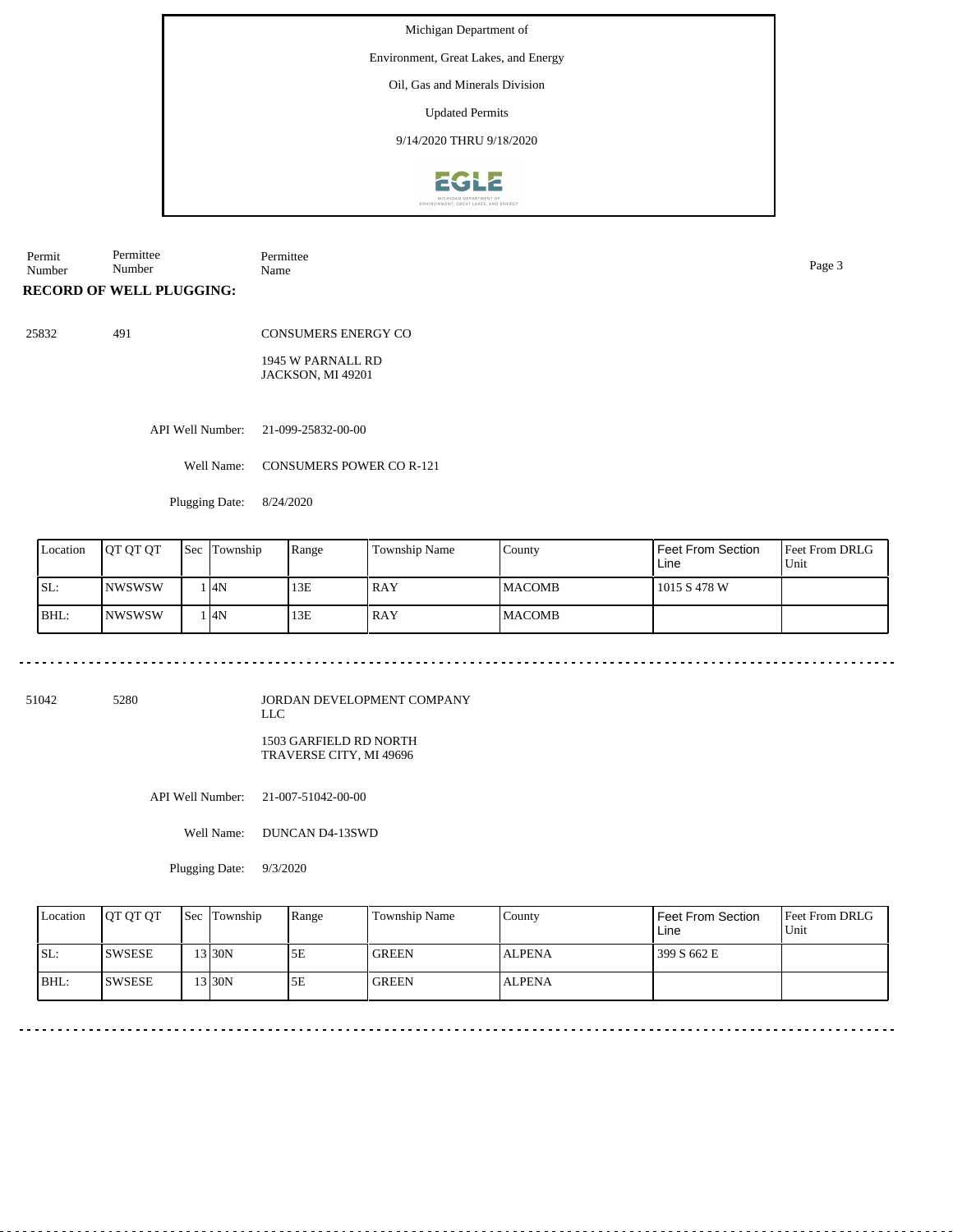Environment, Great Lakes, and Energy

Oil, Gas and Minerals Division

Updated Permits

9/14/2020 THRU 9/18/2020



Permit Number Permittee Number Permittee Name Page 4

## **APPLICATIONS TO CHANGE WELL STATUS:**

43559 5312

PAXTON RESOURCES LLC

132 N OTSEGO AVE GAYLORD, MI 49735

API Well Number: 21-137-43559-00-00

Well Name: BOTT, J A A3-13

Approval Date: 9/9/2020

| Location | <b>JOT OT OT</b> | <b>Sec</b> | Township | Range | Township Name | County         | Feet From Section<br>Line | <b>Feet From DRLG</b><br>Unit |
|----------|------------------|------------|----------|-------|---------------|----------------|---------------------------|-------------------------------|
| ISL:     | <b>INWNWNE</b>   |            | 13 29N   | 3W    | l OTSEGO LAKE | IOTSEGO        | 518 N 177 W               |                               |
| BHL:     | <b>INWNWNE</b>   |            | 13 29N   | 3W    | l OTSEGO LAKE | <b>IOTSEGO</b> | 444 N 367 W               | 444 N 367 W                   |

Temporarily Abandoned

Proposed Rework: Comment: ACOWS for TA expires on 9/9/21

<u>eeseseses</u>e

<u>eestes ses se</u>s

True Vertical Depth: 1627

43562 5312

PAXTON RESOURCES LLC

132 N OTSEGO AVE GAYLORD, MI 49735

API Well Number: 21-137-43562-00-00

Well Name: BOTT, J A A1-13

Approval Date: 9/9/2020

| Location | <b>IOT OT OT</b> | <b>Sec Township</b> | Range | Township Name | County         | l Feet From Section<br>Line | <b>IFeet From DRLG</b><br>Unit |
|----------|------------------|---------------------|-------|---------------|----------------|-----------------------------|--------------------------------|
| SL:      | <b>INWNWNW</b>   | 13129N              | 3W    | l OTSEGO LAKE | <b>IOTSEGO</b> | 347 N 610 W                 | 1347 N 610 W                   |
| BHL:     | INWNWNW          | 13129N              | 3W    | LOTSEGO LAKE  | <b>LOTSEGO</b> |                             |                                |

Proposed Rework: Temporarily Abandoned Comment: ACOWS for TA expires on 9/9/21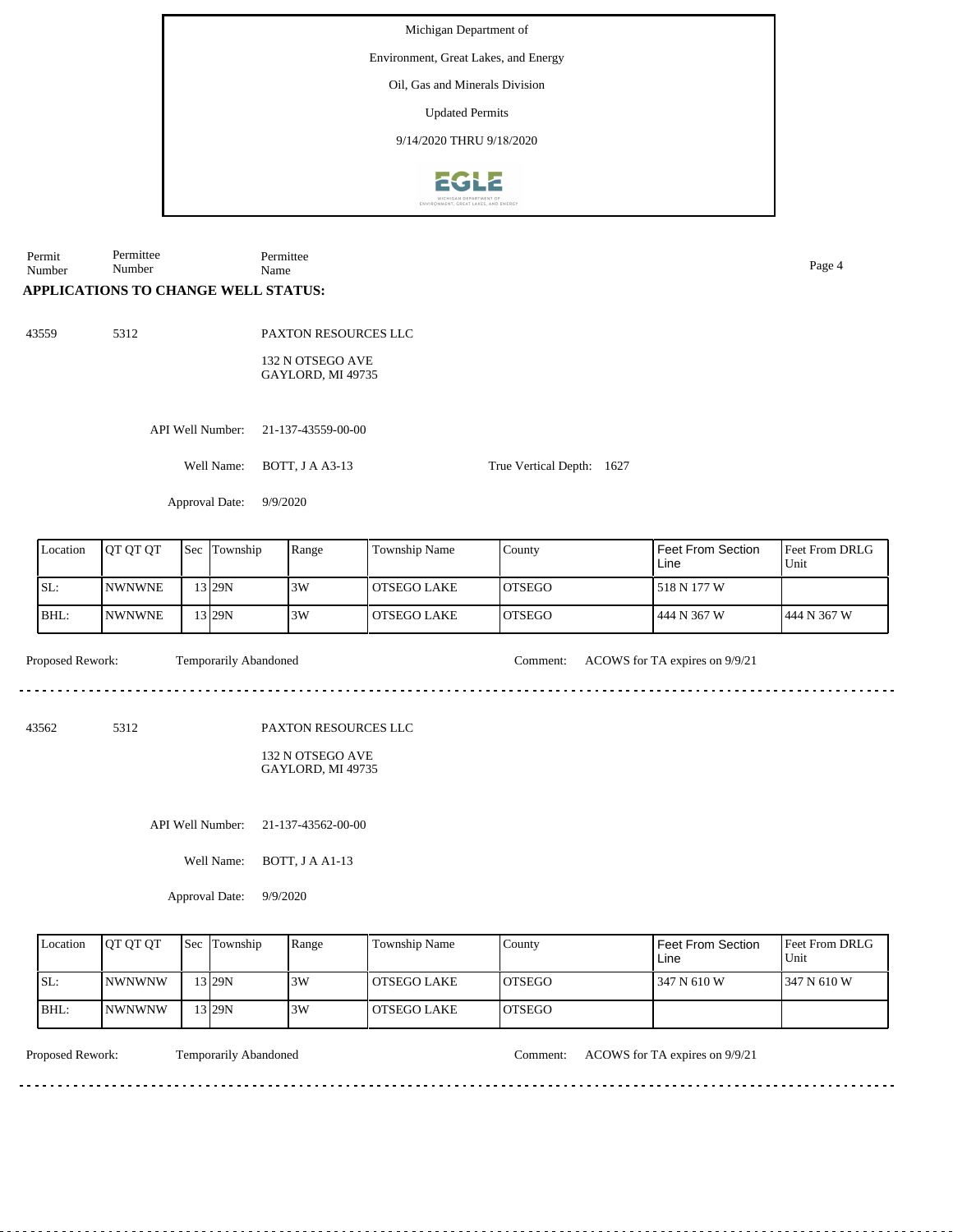Environment, Great Lakes, and Energy

Oil, Gas and Minerals Division

Updated Permits

9/14/2020 THRU 9/18/2020



| Permittee<br>Name                     | Page 5 |
|---------------------------------------|--------|
| PAXTON RESOURCES LLC                  |        |
| 132 N OTSEGO AVE<br>GAYLORD, MI 49735 |        |
|                                       |        |

API Well Number: 21-137-45917-00-00

Well Name: BOTT J A C3-13

Approval Date: 9/9/2020

| Location | <b>IOT OT OT</b> | <b>Sec</b> | Township  | Range | Township Name | County         | Feet From Section<br>Line | <b>Feet From DRLG</b><br>Unit |
|----------|------------------|------------|-----------|-------|---------------|----------------|---------------------------|-------------------------------|
| ISL:     | <b>SWNWSE</b>    |            | 13 I 29 N | 3W    | l OTSEGO LAKE | <b>IOTSEGO</b> | 984 N 335 W               | 1339 S 335 W                  |
| BHL:     | <b>SWNWSE</b>    |            | 13 I 29 N | 3W    | l OTSEGO LAKE | <b>IOTSEGO</b> |                           |                               |

 $\mathcal{L}^{\mathcal{L}}\left( \mathcal{L}^{\mathcal{L}}\left( \mathcal{L}^{\mathcal{L}}\right) \right) =\mathcal{L}^{\mathcal{L}}\left( \mathcal{L}^{\mathcal{L}}\right)$ 

Proposed Rework: Temporarily Abandoned Comment: ACOWS for TA expires on 9/9/21

True Vertical Depth: 2851

61338 6418

W B OSBORN OIL AND GAS OPERATIONS LTD 1250 NORTH EAST LOOP 410 SUITE 600 SAN ANTONIO, TX 78209

API Well Number: 21-117-61208-01-00

Well Name: WING 1-23A

Approval Date: 2/4/2020

| Location | <b>IOT OT OT</b> | <b>Sec Township</b> | Range | <b>Township Name</b> | County           | l Feet From Section<br>Line | Feet From DRLG<br>Unit |
|----------|------------------|---------------------|-------|----------------------|------------------|-----------------------------|------------------------|
| ISL:     | <b>INWNWSW</b>   | $23$  11N           | 5W    | <b>FERRIS</b>        | IMONTCALM        | 2318 S 430 W                |                        |
| BHL:     | <b>INWNWSW</b>   | 23 11N              | 5W    | <b>FERRIS</b>        | <b>IMONTCALM</b> | 2218 S 430 W                | 1430 N 430 W           |

ACOWS to Continue Drilling - Straight Hole

Proposed Rework: ACOWS for deepening well to 2865' DTD within the Traverse Lime to increase oil production. Comment: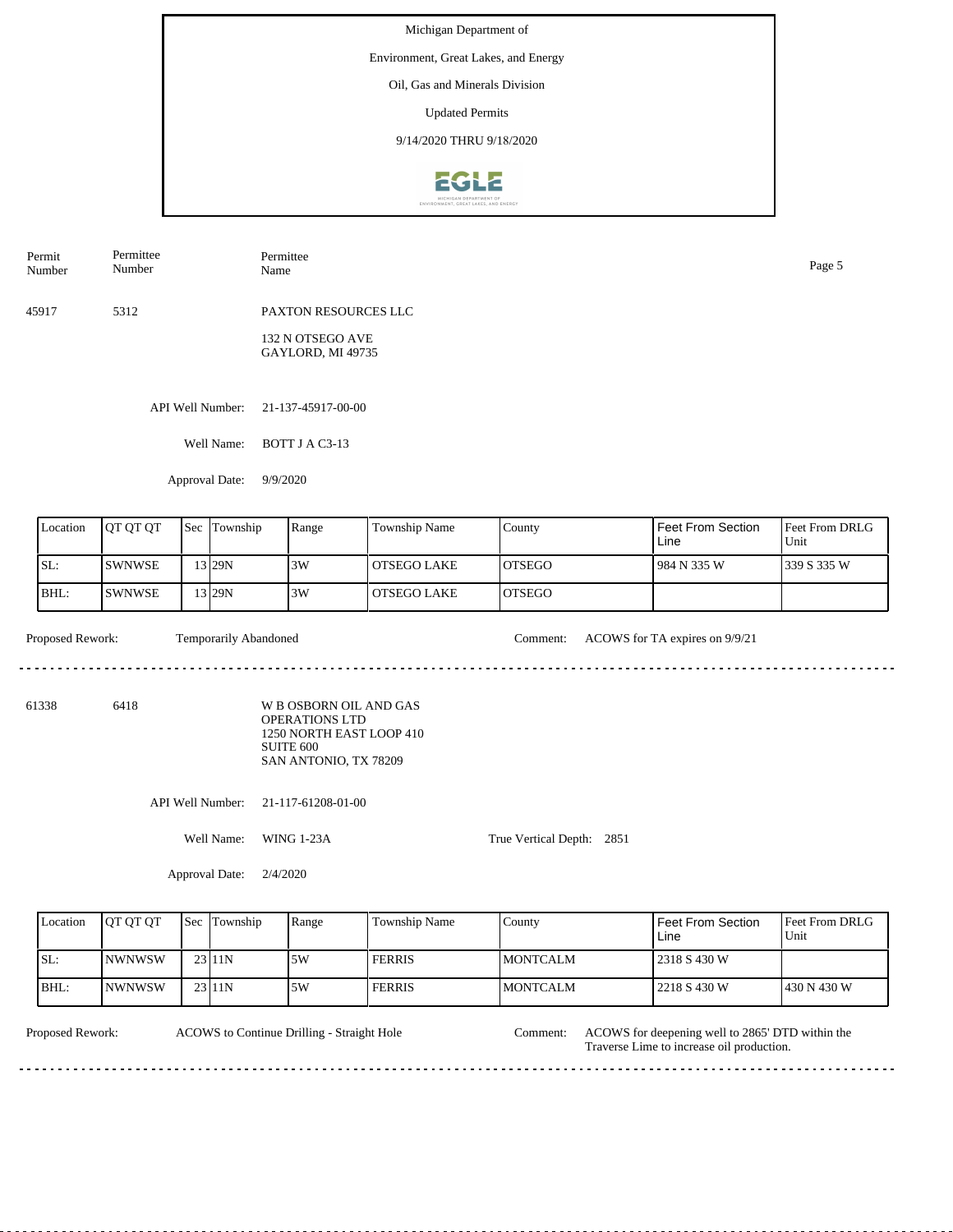Michigan Department of Environment, Great Lakes, and Energy Oil, Gas and Minerals Division Updated Permits 9/14/2020 THRU 9/18/2020EGLE

| Permit<br>Number | Permittee<br>Number      | Permittee<br>Name                                                                                                            |               |                           |                   | Page 6       |
|------------------|--------------------------|------------------------------------------------------------------------------------------------------------------------------|---------------|---------------------------|-------------------|--------------|
| 61338            | 6418                     | W B OSBORN OIL AND GAS<br><b>OPERATIONS LTD</b><br>1250 NORTH EAST LOOP 410<br>SUITE <sub>600</sub><br>SAN ANTONIO, TX 78209 |               |                           |                   |              |
|                  | API Well Number:         | 21-117-61208-01-00                                                                                                           |               |                           |                   |              |
|                  | Well Name:               | <b>WING 1-23A</b>                                                                                                            |               | True Vertical Depth: 2851 |                   |              |
|                  | Approval Date:           | 9/16/2020                                                                                                                    |               |                           |                   |              |
| Location         | QT QT QT<br>Sec Township | Range                                                                                                                        | Township Name | County                    | Feet From Section | Feet From DR |

| Location | <b>OT OT OT</b> | Sec | Township | Range | Township Name | County           | l Feet From Section<br>Line | <b>Feet From DRLG</b><br>Unit |
|----------|-----------------|-----|----------|-------|---------------|------------------|-----------------------------|-------------------------------|
| SL:      | INWNWSW         |     | 23111N   | 5W    | <b>FERRIS</b> | <b>IMONTCALM</b> | 12318 S 430 W               |                               |
| IBHL:    | INWNWSW         |     | 23 11N   | .5W   | <b>FERRIS</b> | <b>IMONTCALM</b> | 2218 S 430 W                | 1430 N 430 W                  |

| <b>Proposed Rework:</b> | ACOWS to Continue Drilling - Straight Hole | Comment: | ACOWS to deepen well F/ 2873' T/ 2892' in Traverse LS<br>expires on $9/16/21$ |
|-------------------------|--------------------------------------------|----------|-------------------------------------------------------------------------------|
|                         |                                            |          |                                                                               |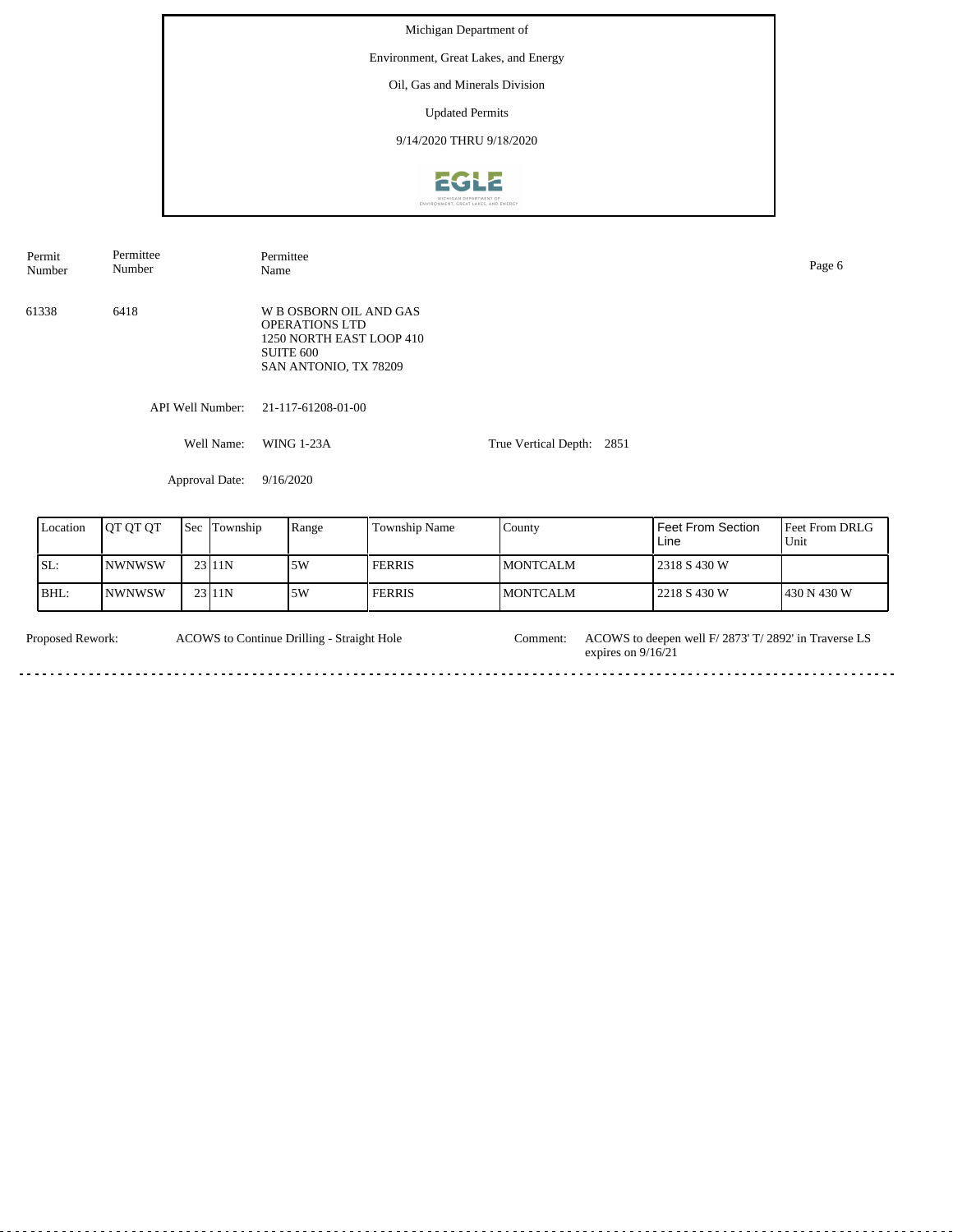Environment, Great Lakes, and Energy

Oil, Gas and Minerals Division

Updated Permits

9/14/2020 THRU 9/18/2020



Permit Number Permittee Number Permittee Name Page 7

## **RECORD OF CHANGE OF WELL STATUS:**

58431 7739

LAYLINE OIL AND GAS LLC 820 GESSNER ROAD, SUITE 1145

HOUSTON, TX 77024 USA

API Well Number: 21-035-58431-00-00

Well Name: A BLEVINS TRUST ET AL 3-11

Change Date: 10/11/2019

| Location | <b>IOT OT OT</b> | <b>Sec Township</b> | Range | <b>Township Name</b> | County        | I Feet From Section<br>Line | Feet From DRLG<br>Unit |
|----------|------------------|---------------------|-------|----------------------|---------------|-----------------------------|------------------------|
| SL:      | <b>SWNENE</b>    | 1 <sub>20</sub> N   | 16W   | WINTERFIELD          | <b>ICLARE</b> | 1240 N 870 E                | 1432 S 1743 W          |
| BHL:     | <b>ISWNENE</b>   | 1 <sub>20</sub> N   | 16W   | <b>WINTERFIELD</b>   | <b>ICLARE</b> |                             |                        |

Reworked for Miscellaneous

Proposed Rework: Reworked for Miscellaneous Comment: Plugged back to 4900', perfed F/ 4870' T/ 4880' within the Detroit River Group, stimulated zone, and returned well to service.

59265 7739

## LAYLINE OIL AND GAS LLC 820 GESSNER ROAD, SUITE 1145

HOUSTON, TX 77024 USA

API Well Number: 21-035-17919-01-00

Well Name: STATE WINTERFIELD 13-12A

Change Date: 5/16/2019

Feet From DRLG Unit 330 N 330 W 1655 N 987 E 1661 N 987 E Feet From Section Line County CLARE CLARE Location  $QT QT$  Sec Township Range Township Name SL: BHL: NWSENE NWSENE Township 12 12 20N 6W 20N 6W WINTERFIELD WINTERFIELD

. . . . . . . . .

True Vertical Depth: 5260

Reworked for Miscellaneous

Proposed Rework: Reworked for Miscellaneous Comment: Reworked to plugback to 4800', perf, stimulate within the Detroit River Fm, and return well to service. Comment:

 $- - - - - -$ 

<u>. . . . . .</u>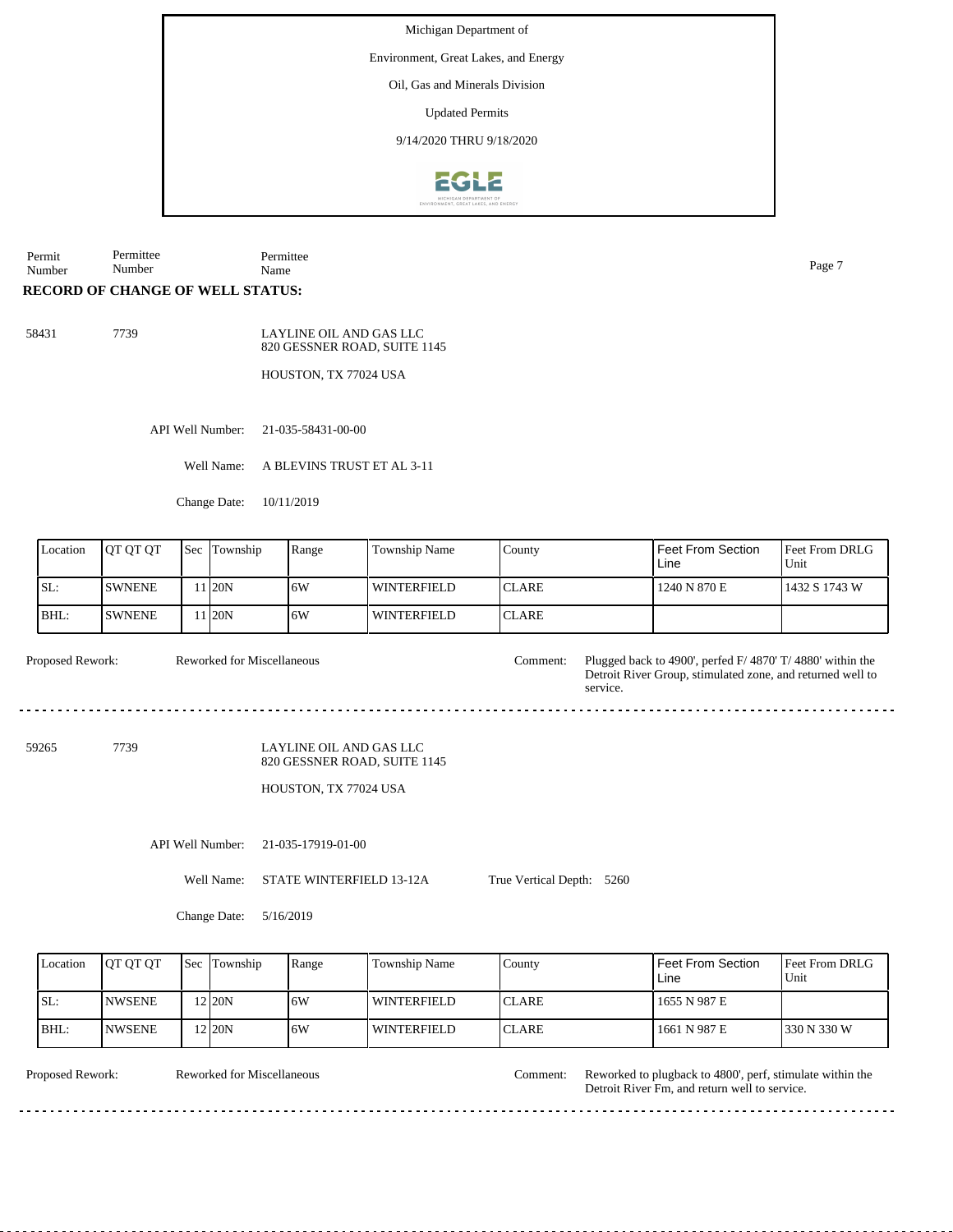Environment, Great Lakes, and Energy

Oil, Gas and Minerals Division

Updated Permits

9/14/2020 THRU 9/18/2020



API Well Number: 21-133-62000-00-00 Well Name: SMITH 1-34 61256 4934 FEDERATED OIL AND GAS PROPERTIES INC 12719 S WEST BAY SHORE DR #5 PO BOX 946 TRAVERSE CITY, MI 49685-0946 Permit Number Permittee Number Permittee Name Page 8

Feet From DRLG Unit 330 N 330 E 330 N 330 E 330 N 330 E 330 N 330 E Feet From Section Line County OSCEOLA OSCEOLA Location QT QT QT Sec Township Range Township Name SL: BHL: NENENE NENENE Sec Township 34 18N 34 18N 8W 8W OSCEOLA **OSCEOLA** 

Proposed Rework: Reworked Repaired, Replace, or Recement Casing Comment: Reworked to perf and squeeze @ 1250' (company's Michigan Reworked Repaired, Replace, or Recement Casing Stray interval) <u>...............</u> 

61338 6418 W B OSBORN OIL AND GAS OPERATIONS LTD 1250 NORTH EAST LOOP 410 SUITE 600

API Well Number: 21-117-61208-01-00

Change Date: 5/13/2020

Well Name: WING 1-23A

Change Date: 2/7/2020

SAN ANTONIO, TX 78209

True Vertical Depth: 2851

Feet From DRLG Unit 430 N 430 W 2318 S 430 W 2218 S 430 W Feet From Section Line County MONTCALM MONTCALM Location  $QT QT QT$  Sec Township Range Township Name SL: BHL: NWNWSW NWNWSW Township 23 11N 23 11N 5W 5W FERRIS FERRIS

Reworked to Continue Drilling - Straight Hole

Proposed Rework: Reworked to Continue Drilling - Straight Hole Comment: Reworked to deepen well to 2873' DTD within the Traverse Lime and return well to service. Comment: